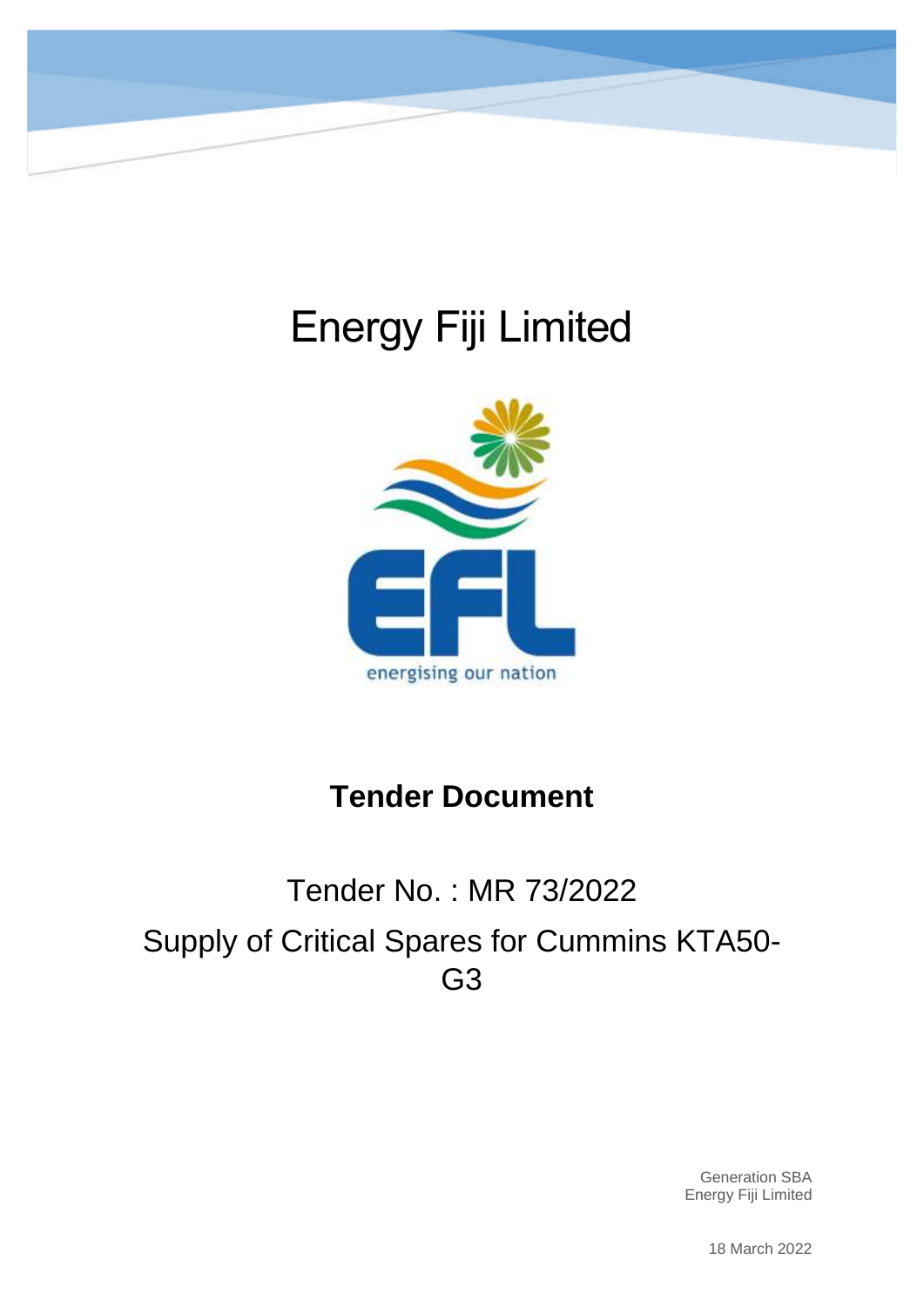# **Table of Content**

| 1.0        | <b>INVITATION FOR TENDERS</b>                     | 4                       |
|------------|---------------------------------------------------|-------------------------|
|            |                                                   |                         |
| 2.0        | <b>INSTRUCTION TO BIDDERS</b>                     | 5                       |
| 2.1        | <b>ELIGIBLE BIDDERS</b>                           | 5                       |
| 2.2        | <b>ELIGIBLE MATERIALS, EQUIPMENT AND SERVICES</b> | 5                       |
| 2.3        | <b>ONE BID PER BIDDER</b>                         | 5                       |
| 2.4        | <b>COST OF BIDDING</b>                            | 5                       |
| 2.5        | <b>SITE VISITS</b>                                | 5                       |
| 2.6        | <b>CONTENTS OF THE BIDDING DOCUMENTS</b>          | 6                       |
| 2.7        | <b>CLARIFICATION OF BIDDING DOCUMENTS</b>         | 6                       |
| 2.8        | <b>AMENDMENT OF BIDDING DOCUMENT</b>              | 6                       |
| 2.9        | <b>LANGUAGE OF BID</b>                            | 6                       |
| 2.10       | <b>BID PRICES</b>                                 | $\overline{\mathbf{z}}$ |
| 2.11       | <b>BID CURRENCIES</b>                             | $\overline{\mathbf{z}}$ |
| 2.12       | <b>BID VALIDITY</b>                               | $\overline{\mathbf{z}}$ |
| 2.13       | <b>FORMAT AND SIGNING OF BIDS</b>                 | 7                       |
| 2.14       | <b>SEALING AND MARKING OF BIDS</b>                | $\overline{\mathbf{z}}$ |
| 2.15       | <b>DEADLINE FOR SUBMISSION OF BIDS</b>            | $\overline{\mathbf{z}}$ |
| 2.16       | <b>LATE BIDS</b>                                  | $\overline{\mathbf{z}}$ |
| 2.17       | <b>MODIFICATION AND WITHDRAWAL OF BIDS</b>        | $\overline{\mathbf{z}}$ |
| 2.18       | <b>REJECTION OF ONE OR ALL BIDS</b>               | 8                       |
| 2.19       | <b>PROCESS TO BE CONFIDENTIAL</b>                 | 8                       |
| 2.20       | <b>CLARIFICATION OF BIDS</b>                      | 8                       |
| 2.21       | <b>PRELIMINARY EXAMINATION</b>                    | 8                       |
| 2.22       | <b>CUMMINS SPARE PARTS NUMBER</b>                 | 9                       |
| 3.0        | <b>TECHNICAL SPECIFICATION</b>                    | 10                      |
| 3.1        | <b>GENERAL INFORMATION</b>                        | 10                      |
| 3.1.1      | PRELIMINARY AND GENERAL CONDITIONS                | 10                      |
| 3.1.2      | <b>DELIVERY LOCATION</b>                          | 10                      |
|            | 3.1.3 DELIVERY PERIOD                             | 10                      |
|            | 3.1.4 OHS REQUIREMENTS                            | 10                      |
|            | 3.1.5 ENVIRONMENTAL CONTROL                       | 10                      |
| 3.2        | <b>INSURANCES</b>                                 | 11                      |
| 3.3        | <b>ENGINE SPECIFICATION:</b>                      | 11                      |
|            | <b>3.4 SCHEDULE OF REQUIREMENTS</b>               | 12                      |
| <u>4.0</u> | <b>SCOPE OF WORKS</b>                             | <u>13</u>               |
| 5.0        | <b>PRICE SCHEDULE</b>                             | 14                      |
| 5.1        | <b>COMPLIANCE CHECKLIST DECLARATION</b>           | 17                      |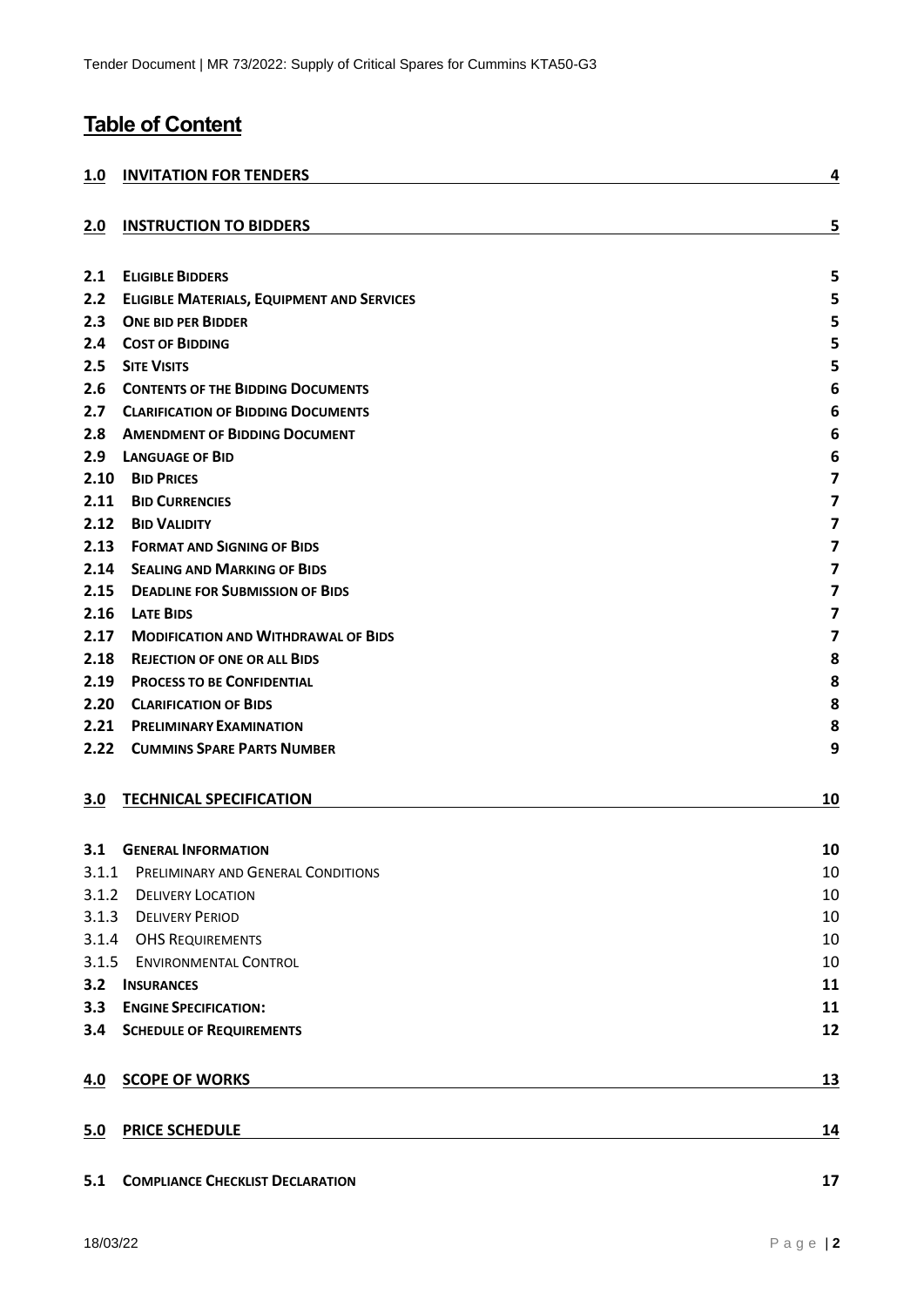|     | 5.2 TENDER CHECK LIST       | 18 |
|-----|-----------------------------|----|
| 6.0 | <b>TENDER FORM</b>          | 19 |
| 7.0 | <b>SUBMISSION TO TENDER</b> | 20 |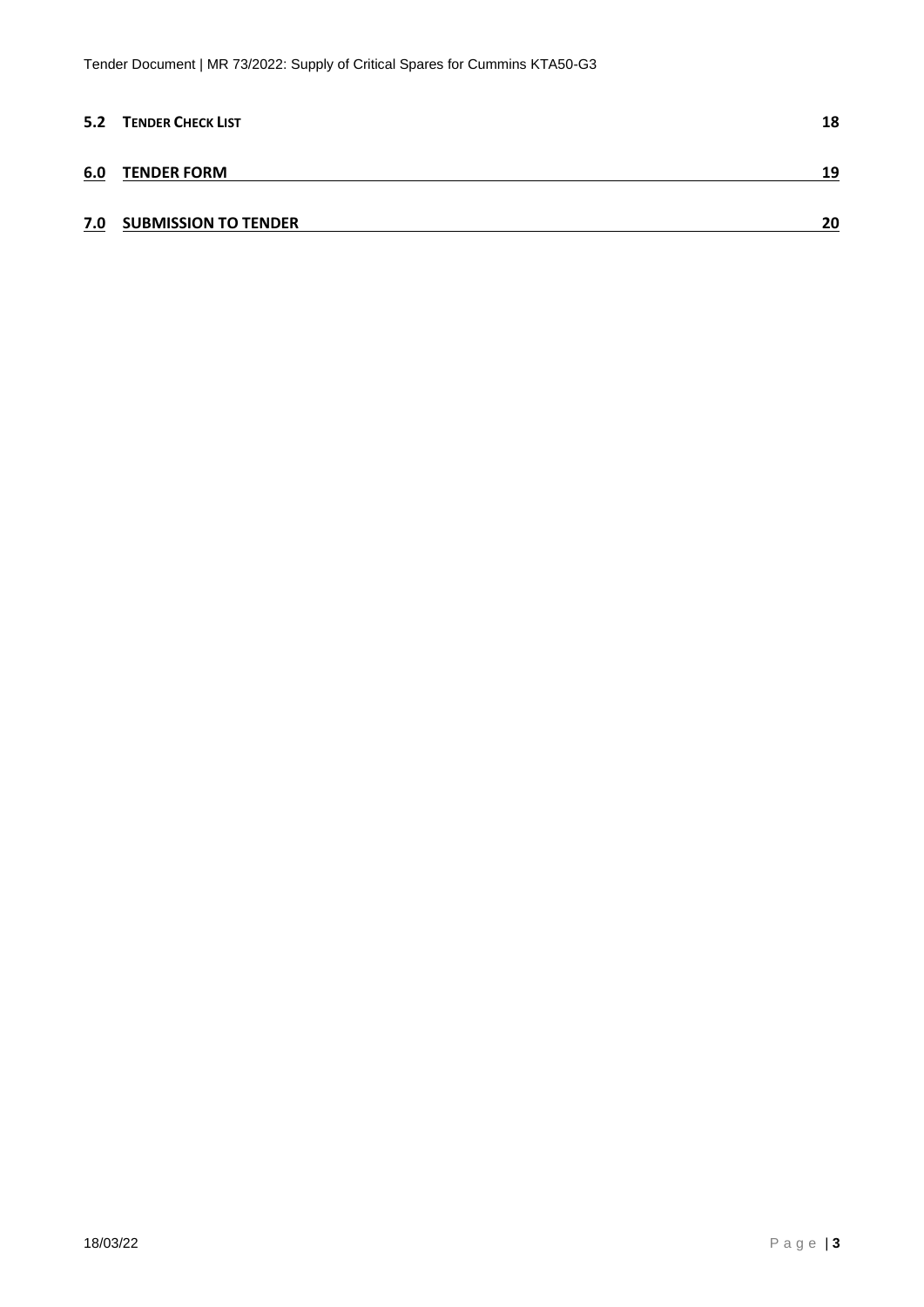# **1.0 Invitation for Tenders**

<span id="page-3-0"></span>Energy Fiji Limited is inviting bids for Supply of Critical Spares for Cummins KTA50-G3, generators based at EFL Power Stations. The Detailed scope of works listed in the following pages.

Interested bidders may obtain Tender Document at the EFL website: [www.efl.com.fj](http://www.efl.com.fj/) and TenderLink website: <https://www.tenderlink.com/efl>

All tenders shall submit all documents required including spares pricing as per price template.

During evaluation of tenders, the Authority will invite a tenderer or tenderers for discussions, presentations and necessary clarification before awarding of the contract

The tender submissions close on the 13/04/22.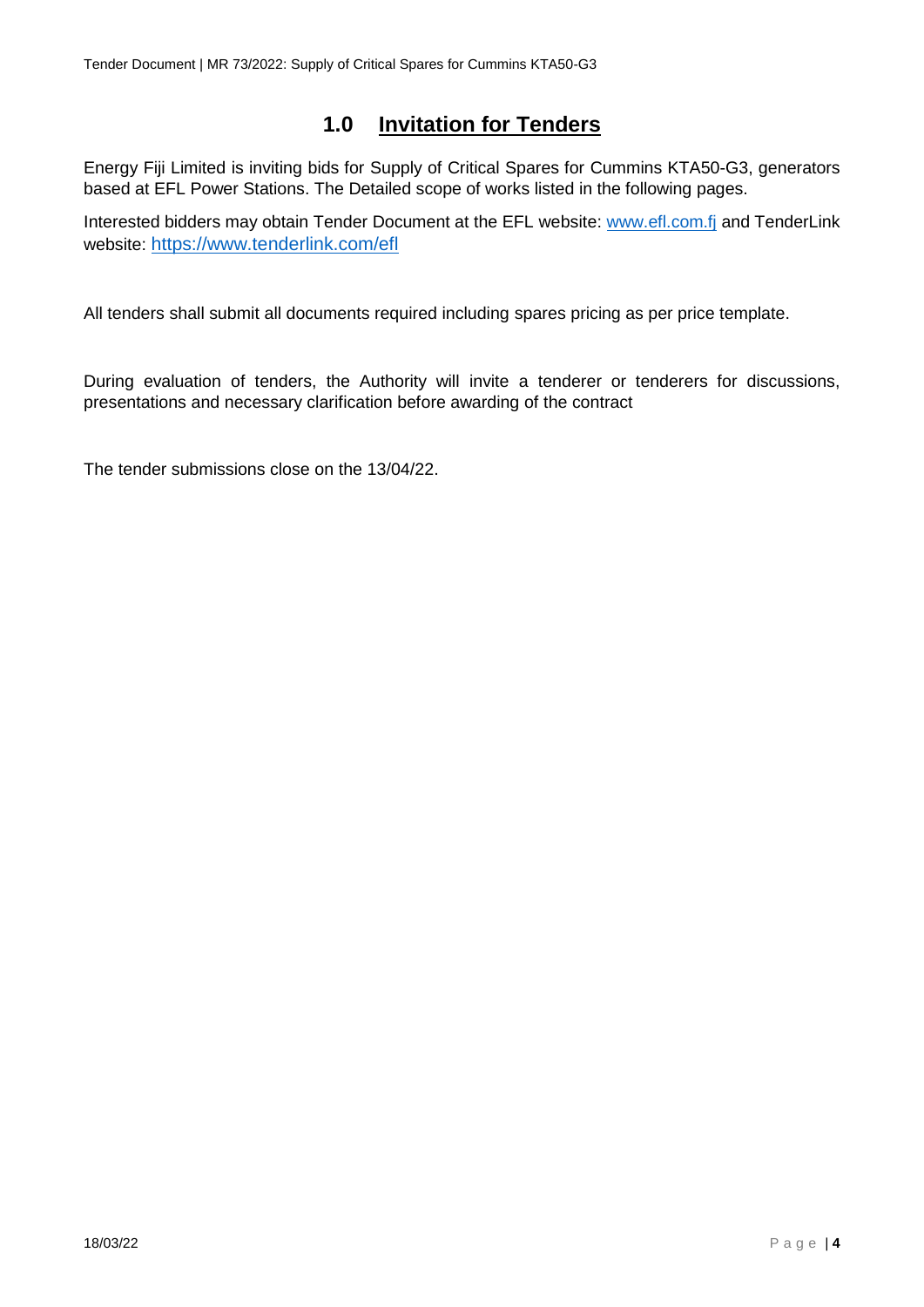# **2.0 Instruction to Bidders**

## <span id="page-4-1"></span><span id="page-4-0"></span>**2.1 Eligible Bidders**

- 2.1.1. This invitation is open to all Bidders who have sound financial background, and have previous experience in sales of genuine Cummins generator parts.
- 2.1.2. Bidders shall provide such evidence of their continued eligibility satisfactory to EFL as EFL shall reasonably request.
- 2.1.3. Bidders shall not be under a declaration of ineligibility for corrupt or fraudulent practice.

## <span id="page-4-2"></span>**2.2 Eligible Materials, Equipment and Services**

- 2.2.1. The materials, equipment, and services to be supplied under the Contract shall have their origin from reputable companies as specified by EFL and from various countries and all expenditures made under the Contract will be limited to such materials, equipment, and services. Upon request, bidders may be required to provide evidence of the origin of materials, equipment, and services.
- 2.2.2. For purposes of this Contract, "services" means the works and all project-related services including design services.
- 2.2.3. For purposes of this Contract, "origin" means the place where the materials and equipment are mined, grown, produced or manufactured, and from which the services are provided. Materials and equipment are produced when, through manufacturing, processing/substantial or major assembling of components, a commercial recognized product results that is substantially different in basic characteristics or in purpose or utility from its components.
- 2.2.4. The materials, equipment and services to be supplied under the Contract shall not infringe or violate any industrial property or intellectual property rights or claim of any third party.

## <span id="page-4-3"></span>**2.3 One bid per Bidder**

2.3.1. Each bidder shall submit only one bid. A bidder who submits or participates in more than one bid will cause all those bids to be rejected.

## <span id="page-4-4"></span>**2.4 Cost of Bidding**

2.4.1. The bidder shall bear all costs associated with the preparation and submission of its bid and EFL will in no case be responsible or liable for those costs.

## <span id="page-4-5"></span>**2.5 Site Visits**

2.5.1. No site visits are required for this tender.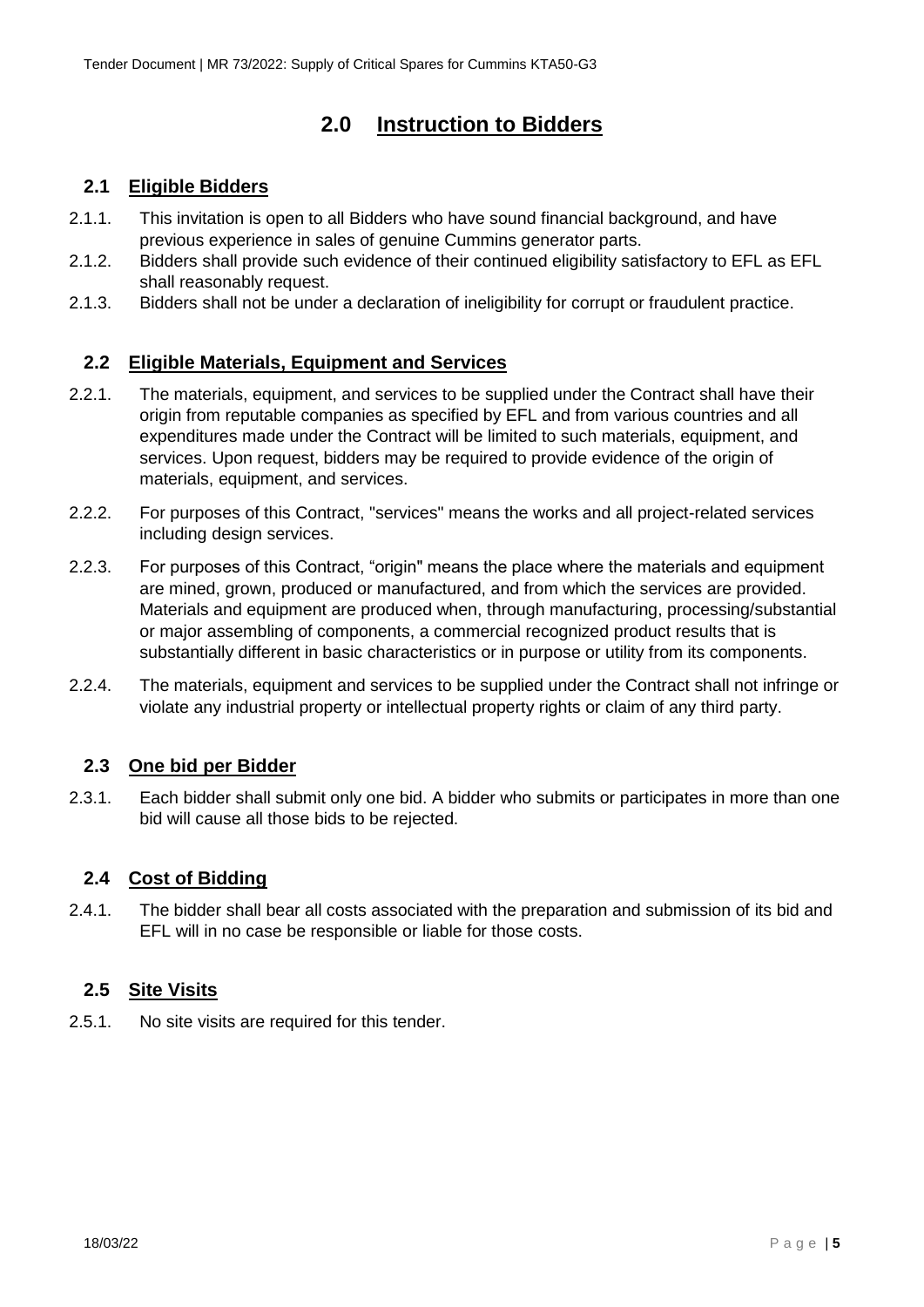## <span id="page-5-0"></span>**2.6 Contents of the Bidding Documents**

- 2.6.1. The bidder is expected to examine carefully the contents of this Bidding document. Failure to comply with the requirements of bid submission will be at the bidder's own risk. Bids, which are not substantially responsive to the requirements of the bidding documents, will be rejected.
- 2.6.2. The following are the mandatory submission of a successful tender bid;
	- Pricing Schedule
	- Program of Works
	- Company Profile (Max 2 pages in standard A4)
		- o Work History Project/ Work done with referee, EFL work history.
		- o Company background
		- o Bidder available resources e.g. Manpower, Machines & Equipment.
		- o OHS Policies or Plan
	- Fiji Revenue & Customs Service (FRCA) compliance
	- Fiji National Provident Fund (FNPF) compliance
	- Signed checklist declaration (Appendix 5.1)

Failure to submit required documents may affect bid compliance even make it noncompliance.

## <span id="page-5-1"></span>**2.7 Clarification of Bidding Documents**

2.7.1. A prospective bidder requiring any clarification of the bidding documents may notify EFL in writing by email addressed to:

> Jitendra Reddy Manager Procurement, Inventory & Supply Chain 2 Marlow Street, Suva, Fiji Phone: +679 3224 320 Email: [tenders@efl.com.fj](mailto:tenders@efl.com.fj)

2.7.2. EFL will respond to any request for clarification that it receives earlier than 5 days prior to the deadline for submission of bids.

## <span id="page-5-2"></span>**2.8 Amendment of Bidding Document**

2.8.1. At any time prior to the deadline for submission of bids, EFL may, for any reason, whether at its own initiative or in response to a clarification requested by a prospective bidder, modify the bidding documents by issuing addenda.

## <span id="page-5-3"></span>**2.9 Language of Bid**

2.9.1. The bid, and all correspondence and documents related to the bid, exchanged between the bidder and the EFL shall be written in the English language.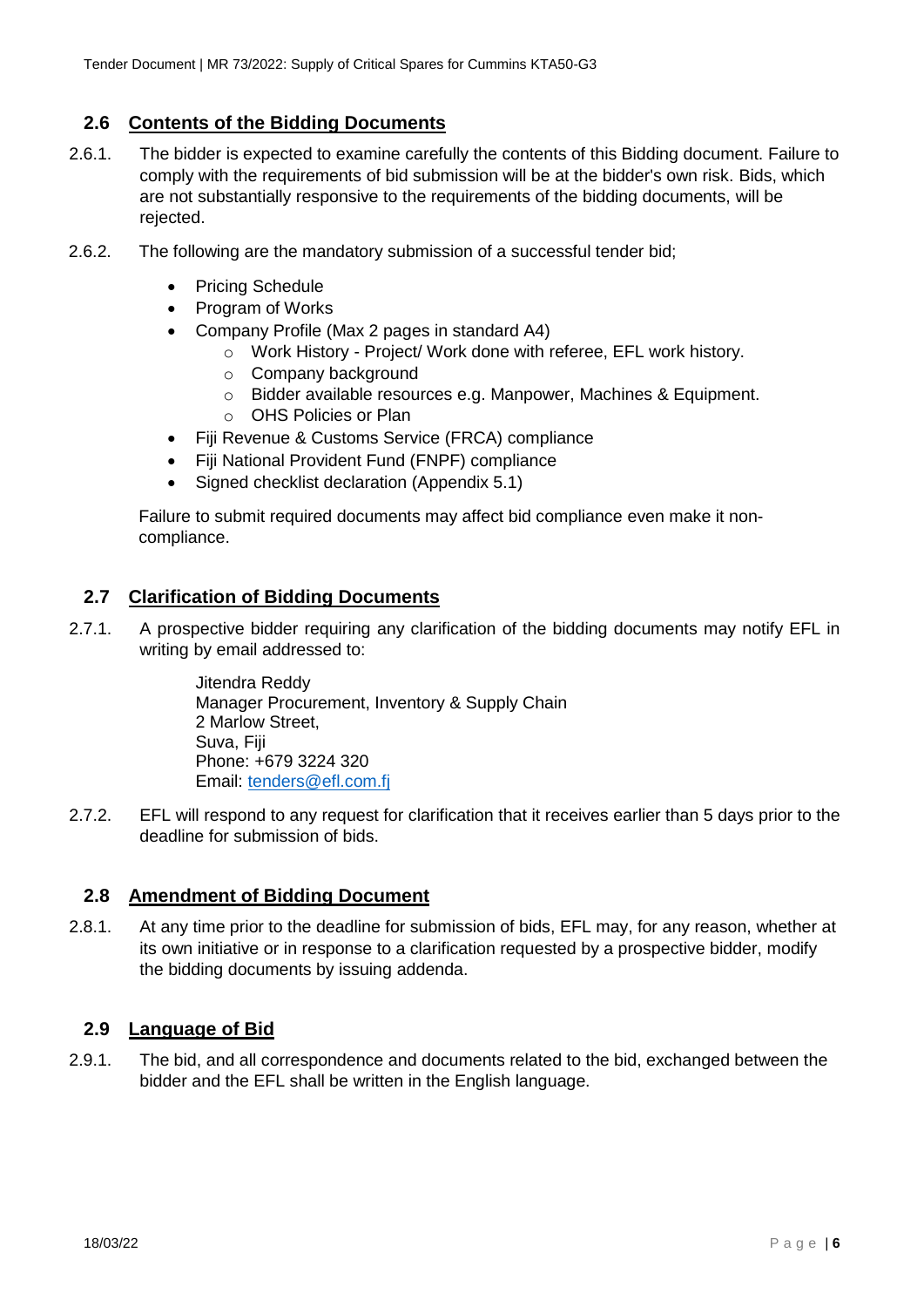## <span id="page-6-0"></span>**2.10 Bid Prices**

- 2.10.1. Unless specified otherwise, Bidders shall quote for the entire facilities on a "single responsibility" basis such that the total bid price covers all the Supplier's obligations mentioned in or to be reasonably inferred from the bidding documents in respect of the design, manufacture, including procurement and subcontracting (if any), testing and delivery.
- 2.10.2. Bidders shall give a breakdown of the prices in the manner and detail called for in this bidding document, or any issued addenda.
- 2.10.3. For Oversea Suppliers, bids shall be given on Cost Insurance Freight (CIF) basis. The point of delivery shall be Suva/Lautoka port for Sea or Nadi Airport for Air. The term CIF shall be governed by the rules prescribed in the current edition of Incoterms (i.e. the eighth version - Incoterms 2010), published by the International Chamber of Commerce, Paris. Stated Otherwise with validation.

#### <span id="page-6-1"></span>**2.11 Bid Currencies**

2.11.1. Prices shall be quoted in a single currency only.

## <span id="page-6-2"></span>**2.12 Bid Validity**

2.12.1. Bids shall remain valid for a period of 90 days from the date of Deadline for Submission of Bids specified in Sub-Clause 2.15.

#### <span id="page-6-3"></span>**2.13 Format and Signing of Bids**

- 2.13.1. The bidder shall provide one electronic copy of the Technical and Financial proposals on EFL's electronic tender hosting website; <https://www.tenderlink.com/efl>
- 2.13.2. The bid shall contain no alterations, omissions or additions, except those to comply with instructions issued by EFL, or as necessary to correct errors made by the bidder, in which case such corrections shall be initialled by the person or persons signing the bid.

#### <span id="page-6-4"></span>**2.14 Sealing and Marking of Bids**

2.14.1. Bidders are encouraged to bid via Tender link Portal

#### <span id="page-6-5"></span>**2.15 Deadline for Submission of Bids**

- 2.15.1. Bids must be received by EFL at the address specified above no later than 1600 hours (Fiji Time) 13/04/22.
- 2.15.2. EFL may, at its discretion, extend the deadline for submission of bids by issuing an addendum, in which case all rights and obligations of EFL and the bidders previously subject to the original deadline will thereafter be subject to the deadlines extended.

#### <span id="page-6-7"></span><span id="page-6-6"></span>**2.16 Late Bids**

2.16.1. Any bid received by EFL after the deadline for submission of bids prescribed above will be rejected. Modification and Withdrawal of Bids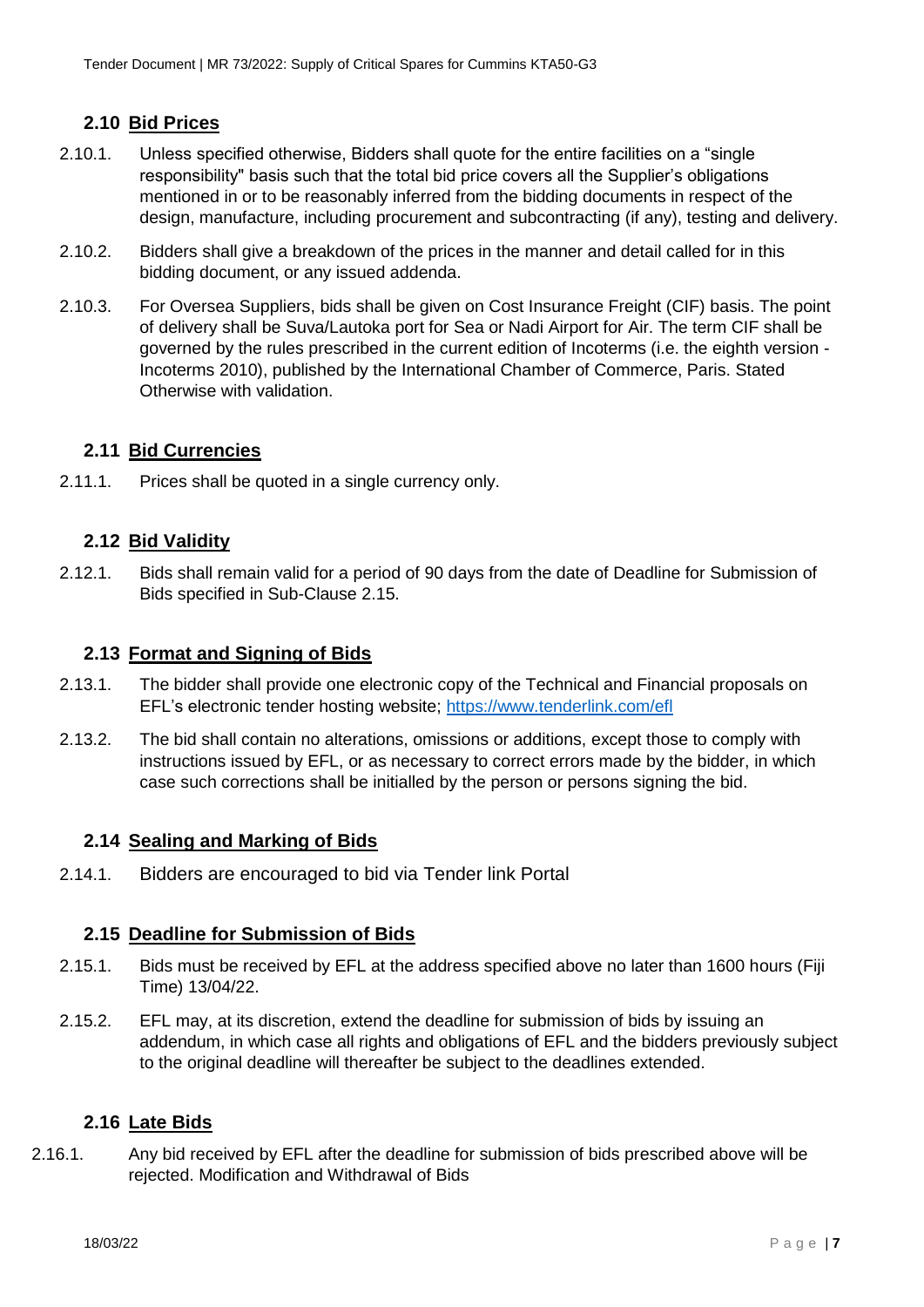- 2.17.1. The bidder may modify or withdraw its bid after bid submission, provided that written notice of the modification or withdrawal is received by EFL prior to the deadline for submission of bids.
- 2.17.2. No bid may be modified by the bidder after the deadline for submission of bids.

## <span id="page-7-0"></span>**2.17 Rejection of one or all Bids**

2.18.1. EFL reserves the right to accept or reject any bid, and to annul the bidding process and reject all bids, at any time prior to award of Contract, without thereby incurring any liability to the affected bidder or bidders or any obligation to inform the affected bidder or bidders of the grounds for the rejection.

#### <span id="page-7-1"></span>**2.18 Process to be Confidential**

- 2.19.1. Information relating to the examination, clarification, evaluation and comparison of bids and recommendations for the award of a contract shall not be disclosed to bidders or any other persons not officially concerned with such process.
- 2.19.2. Any effort by a bidder to influence EFL's processing of bids or award decisions may result in the rejection of the bidder's bid.
- 2.19.3. Lowest bid will not necessarily be accepted as successful bid.

#### <span id="page-7-2"></span>**2.19 Clarification of Bids**

2.20.1. To assist in the examination, evaluation and comparison of bids, EFL may, at its discretion, ask any bidder for clarification of its bid. The request for clarification and the response shall be in writing via email, but no change in the price or substance of the bid shall be sought, offered or permitted except as required to confirm the correction of arithmetic errors discovered by EFL in the evaluation of the bids in.

#### <span id="page-7-3"></span>**2.20 Preliminary Examination**

- 2.21.1. Energy Fiji Limited will examine the tenders to determine whether they are complete, whether any computational errors have been made, whether the documents have been properly signed, and whether the tenders are generally in order.
- 2.21.2. Arithmetical errors will be rectified on the following basis. If there is a discrepancy between the unit price and the total price that is obtained by multiplying the unit price and quantity, the unit price shall prevail, and the total price shall be corrected. If the tenderer does not accept the correction of the errors, its tender will be rejected. If there is a discrepancy between words and figures, the amount in words will prevail.
- 2.21.3. Energy Fiji Limited may waive any minor informality or non-conformity or irregularity in a tender which does not constitute a material deviation, provided such waiver does not prejudice or affect the relative ranking of any tenderer.
- 2.21.4. Prior to the detailed evaluation, pursuant to Clause 21, Energy Fiji Limited will determine the substantial responsiveness of each tender to the tender document. For purposes of these paragraphs, a substantially responsive tender is one, which conforms to all the terms and conditions of the tender document without material deviation Energy Fiji Limited's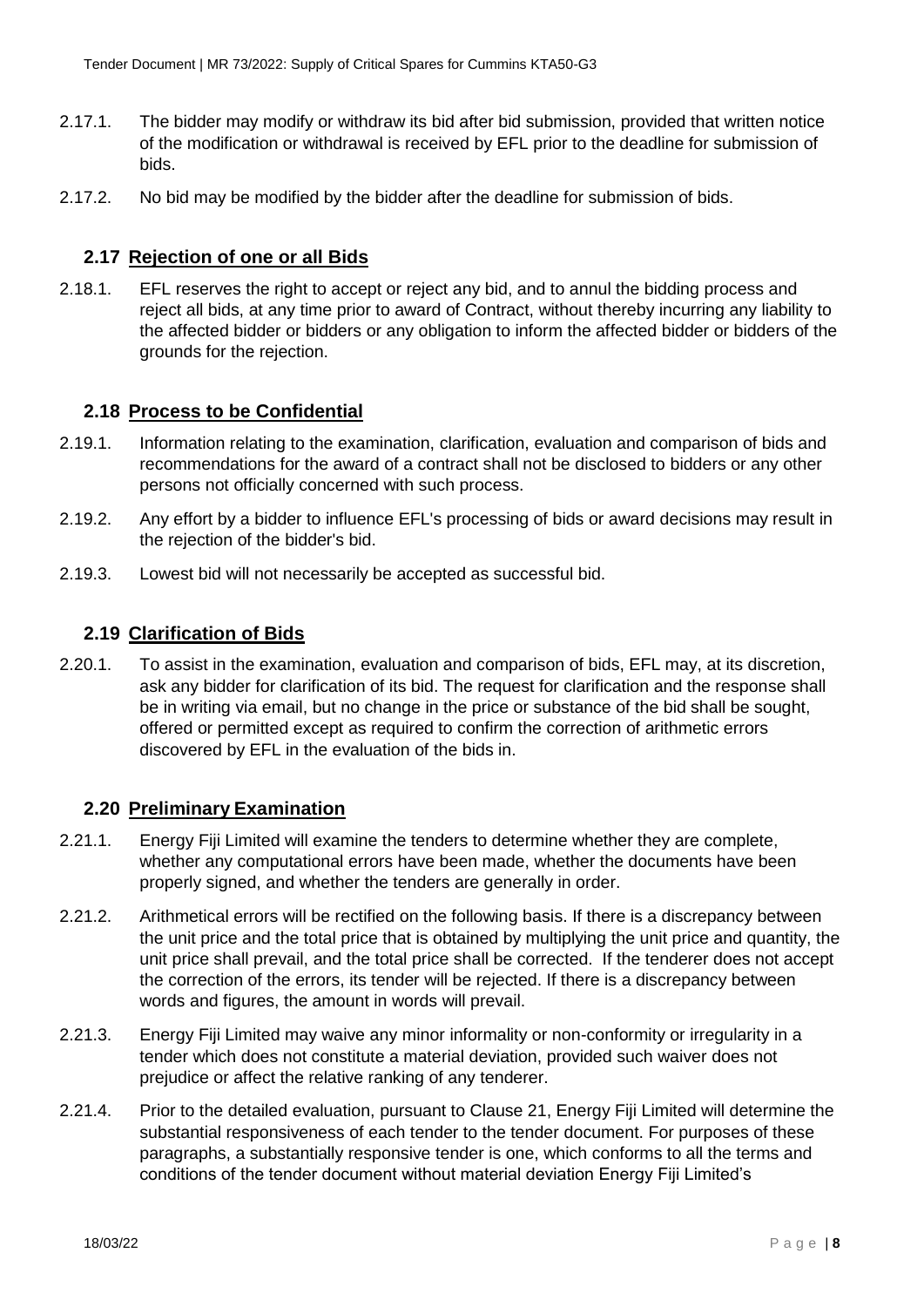determination of a tender's responsiveness is to be based on the contents of the tender itself without recourse to extrinsic evidence.

2.21.5. If a tender is not substantially responsive, it will be rejected by Energy Fiji Limited and may not subsequently be made responsive by the tenderer by correction of the nonconformity.

## <span id="page-8-0"></span>**2.21 Cummins Spare Parts Number**

Bidders should also take note that some part numbers have changed therefore part number as per Schedule A, may change, however bidders must ensure that all spare parts are quoted. Core charge exchange options can also be added.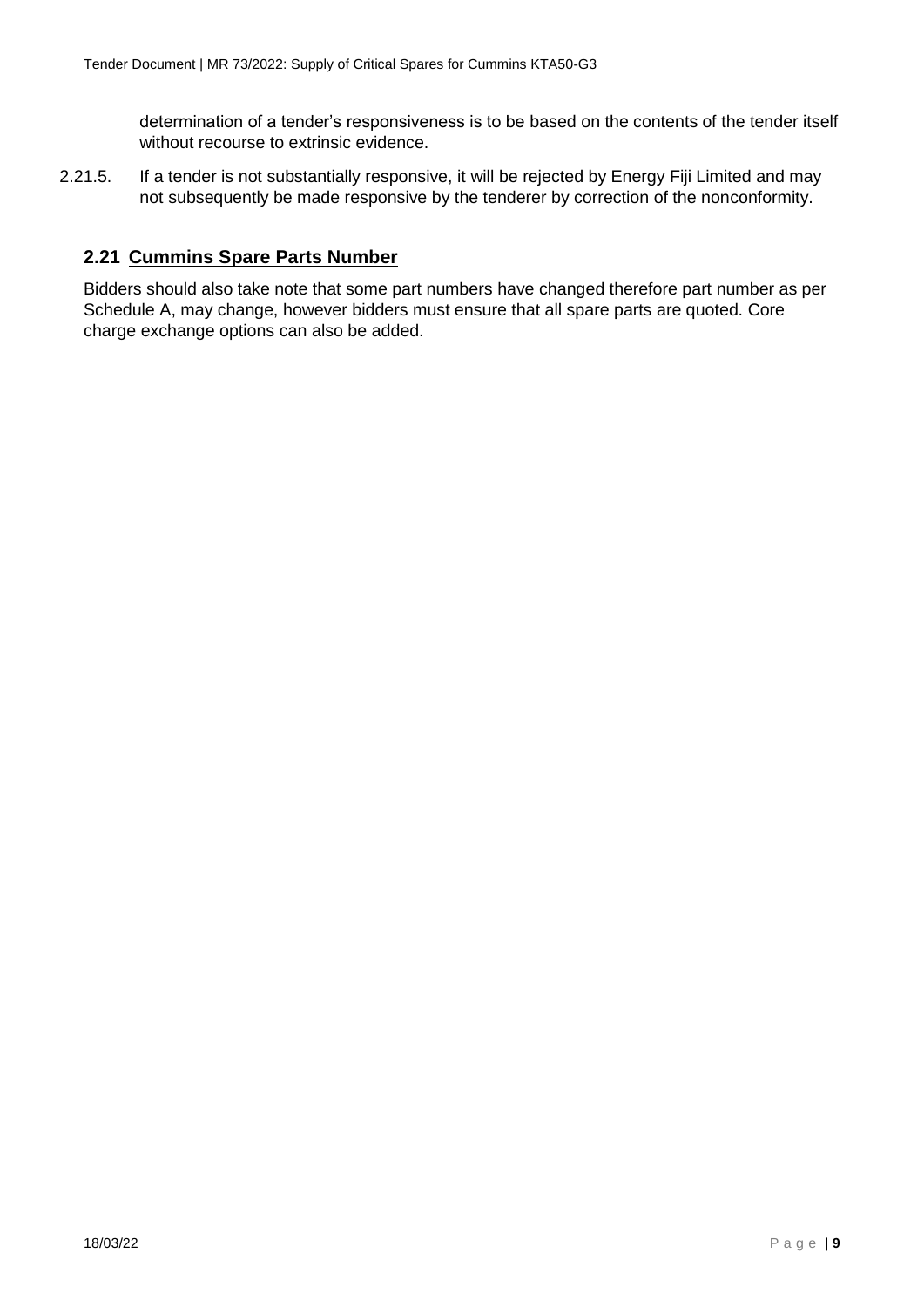# **3.0 Technical Specification**

## <span id="page-9-1"></span><span id="page-9-0"></span>**3.1 General Information**

#### <span id="page-9-2"></span>**3.1.1 Preliminary and General Conditions**

- 3.1.0. The Goods to be supplied must be genuine Cummins parts.
- 3.1.1. Bidders must also include price of core charges of certain cores if requested in schedule A. Value of core charges will have to be refunded back to Energy Fiji Limited once all necessary process has been carried out by the bidder.
- 3.1.2. At times part number had been replaced, changed or upgraded due to modification made by the manufacturer, Energy Fiji Limited will treat the bid document incomplete if tenderer quotes "invalid part number", noting that a genuine supplier will always have the new part number. Tenderer must also give new part numbers for old part numbers that have been replaced, and a statement of surety that this new part numbers will replace old parts without any hindrance to the operation of the engine.
- 3.1.3. Relevant descriptive literature of the Goods showing conformity to technical specification shall be provided with the bid.
- 3.1.4. If there is a discrepancy between words and figures, the amount in words shall prevail. If there is a discrepancy between the unit price and the total price that is obtained by multiplying the unit and quantity, the unit price shall prevail, and the total price shall be corrected.
- 3.1.5. The contractor shall furnish all labour, equipment, transportation and services as necessary to complete supply included in this specification.

## <span id="page-9-3"></span>**3.1.2 Delivery Location**

EFL Navutu Depot

#### <span id="page-9-4"></span>**3.1.3 Delivery Period**

The delivery period shall be within One (1) months after the date of signing the contract. Delivery must be for a complete schedule. Partial delivery will not be accepted.

#### <span id="page-9-5"></span>**3.1.4 OHS Requirements**

The contractor shall at times comply with all Energy Fiji Limited's HSE Regulations currently in force.

#### <span id="page-9-6"></span>**3.1.5 Environmental Control**

Comply with all environmental protection provisions in the contract and the requirements of any statute, by law, standard and the like related to environmental protection.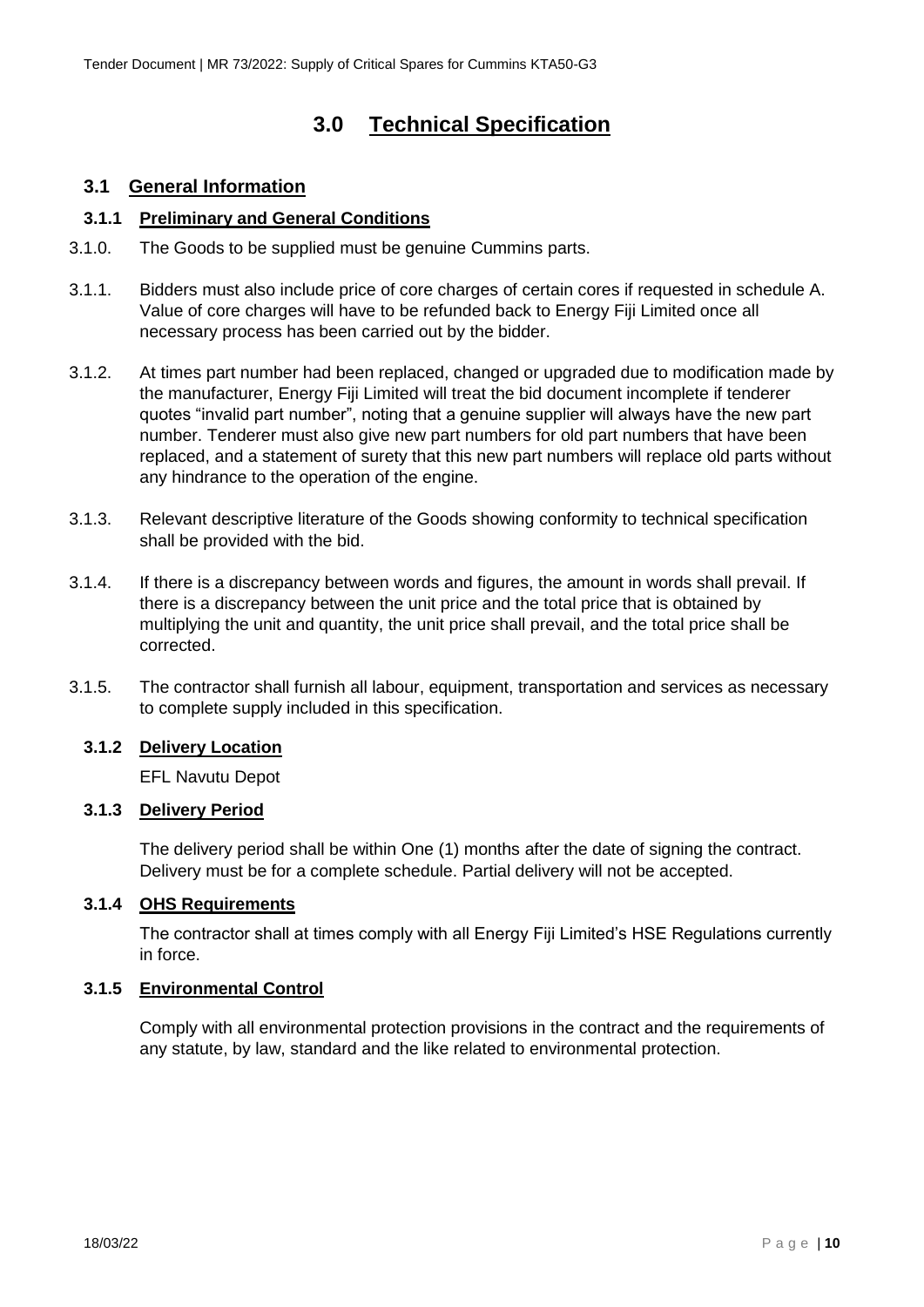## <span id="page-10-0"></span>**3.2 Insurances**

The Contractor shall be solely responsible for all relevant insurance covers for person, tools, plants and equipment involved in carrying out the Works and in cartage. The Contractor must obtain and maintain all relevant insurance covers at all material times sufficient to cover any loss or costs that may be incurred which the Contractor is liable for in connection with the duration and Scope of Supply.

## <span id="page-10-1"></span>**3.3 Engine Specification:**

**Table 1 Engine details**

|          | <b>ENGINE</b> Cummins |
|----------|-----------------------|
| Model #  | Cummins KTA50-G3      |
| Serial # | 25397702              |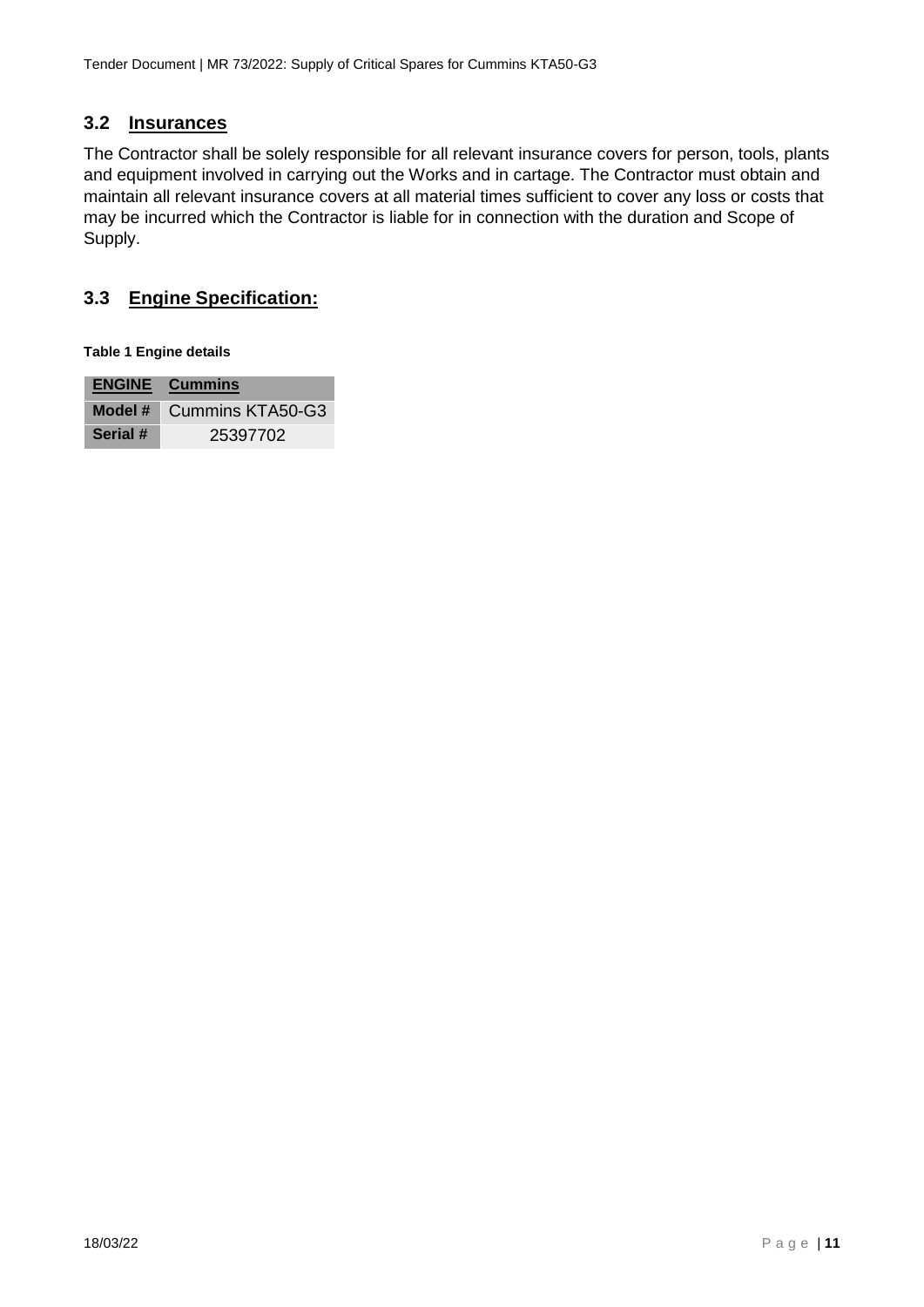## <span id="page-11-0"></span>**3.4 Schedule of Requirements**

| Schedule   Description of materials                         |
|-------------------------------------------------------------|
| <sup>1</sup> Supply of Critical Spares for Cummins KTA50-G3 |

## **Schedule on performance to be completed by all Bidders**

## Past performance of delivery of similar items.

| <b>Types of Spares</b> | Name of<br>Company<br>delivered to | Date of<br>Order | <b>Delivery</b><br><b>Time</b> | <b>Fully or</b><br>partial or not<br>delivered |
|------------------------|------------------------------------|------------------|--------------------------------|------------------------------------------------|
|                        |                                    |                  |                                |                                                |
|                        |                                    |                  |                                |                                                |
|                        |                                    |                  |                                |                                                |
|                        |                                    |                  |                                |                                                |
|                        |                                    |                  |                                |                                                |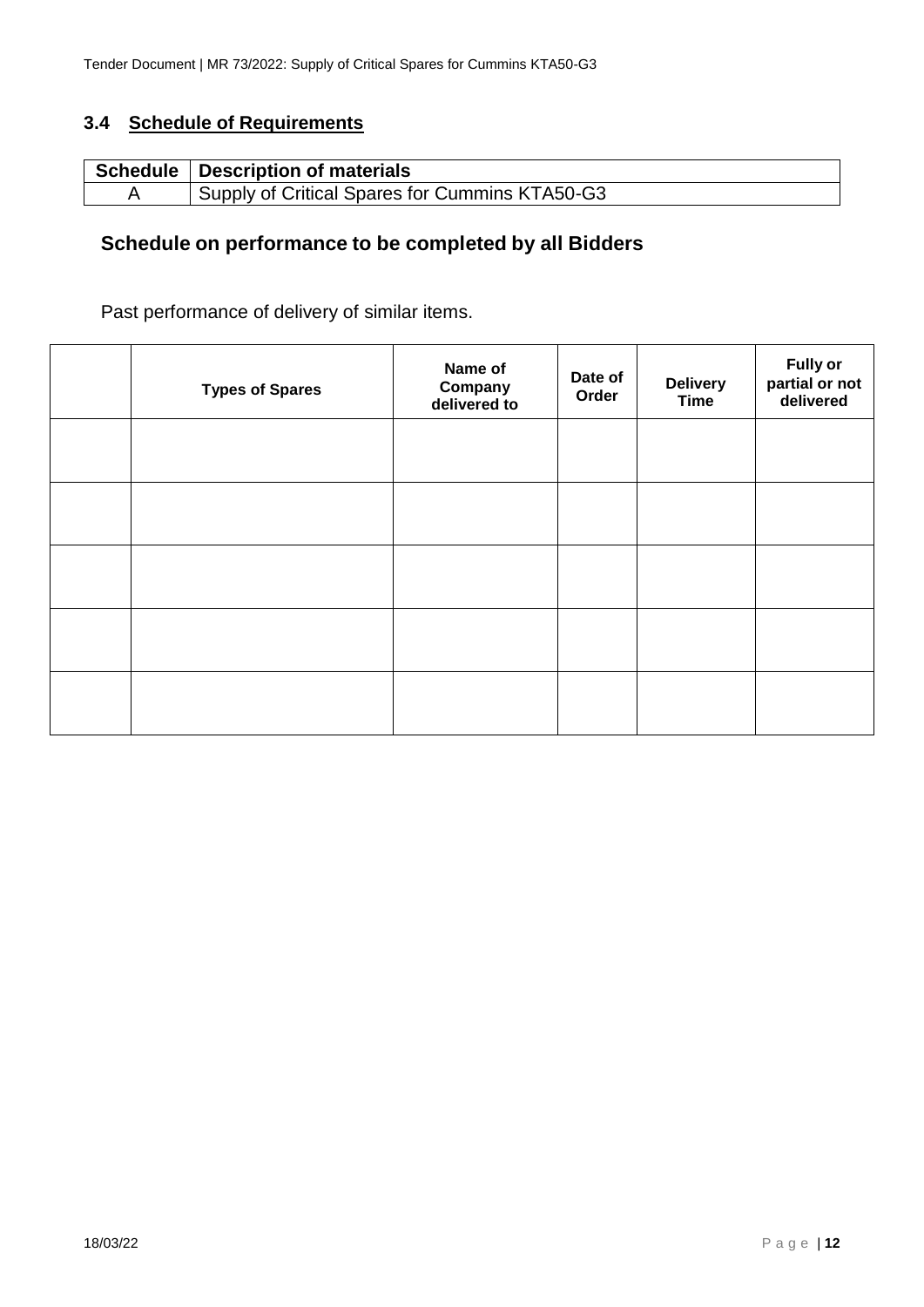# **4.0 Scope of Works**

- <span id="page-12-0"></span>1. Supply listed for Cummins KTA 50-G3 critical spares part cross referencing the engine serial number.
- 2. Delivery of part to EFL Navutu Depot.
- 3. Ensure the supplied part are genuine parts.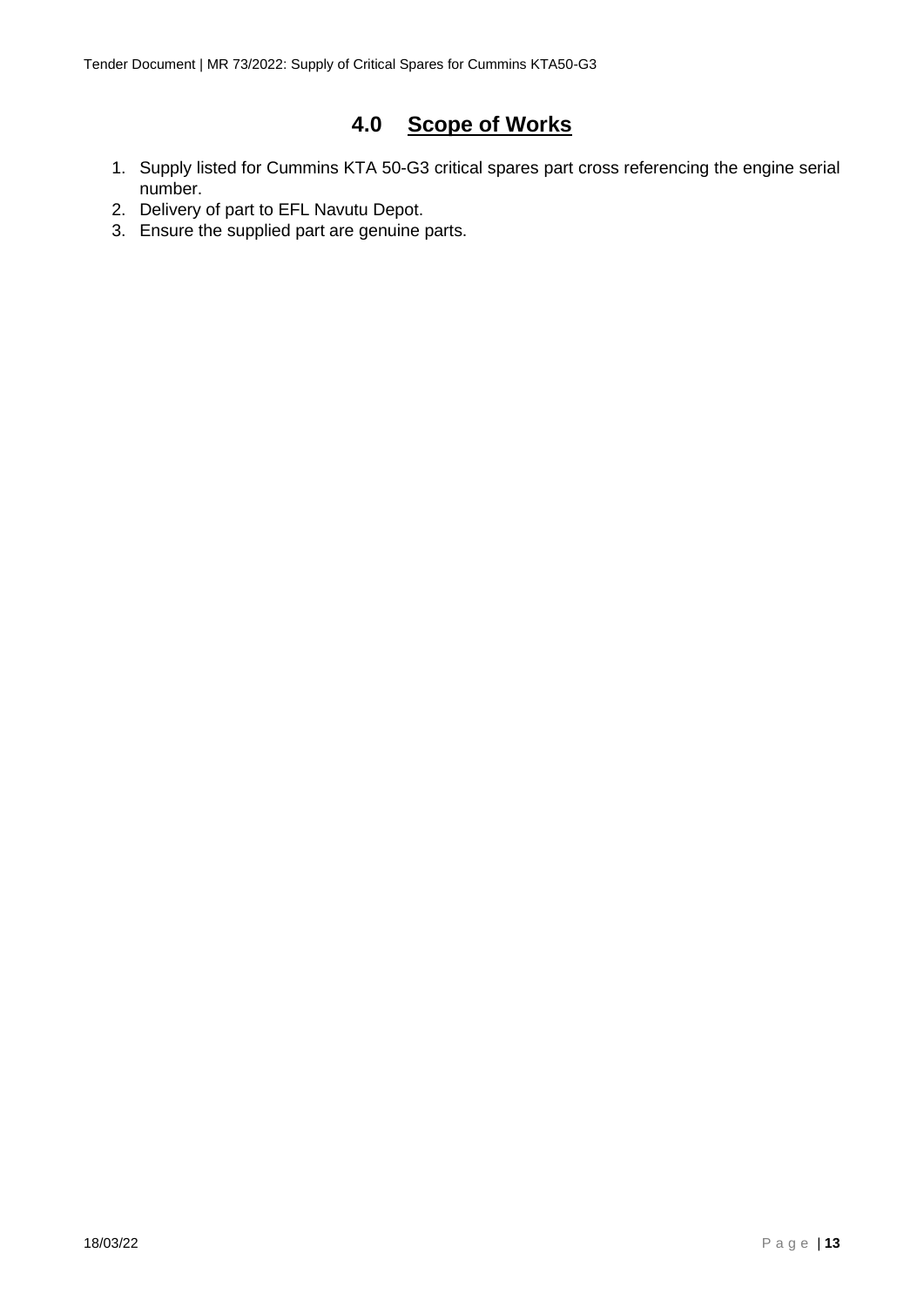# **5.0 Price Schedule**

# **Supply of Critical Spares for Cummins KTA50-G3**

\_\_\_\_\_\_\_\_\_\_\_\_\_\_\_\_\_\_\_\_\_\_\_\_\_\_\_\_\_\_\_\_\_\_\_\_\_\_\_\_\_\_\_\_\_\_\_\_\_\_\_\_\_\_\_\_\_\_\_\_\_\_\_\_\_\_\_\_\_\_\_\_\_\_\_\_\_\_\_

<span id="page-13-0"></span>\_\_\_\_\_\_\_\_\_\_\_\_\_\_\_\_\_\_\_\_\_\_\_\_\_\_\_\_\_\_\_\_\_\_\_\_\_\_\_\_\_\_\_\_\_\_\_\_\_\_\_\_\_\_\_\_\_\_\_\_\_\_\_\_\_\_\_\_\_\_\_\_\_\_\_\_\_\_\_

| <b>Items</b> | <b>Description</b>                   | <b>Part Number</b> | Part<br><b>Number</b><br>(Atl) | <b>QTY</b>     | <b>Unit Price</b> | <b>Total Price</b> |
|--------------|--------------------------------------|--------------------|--------------------------------|----------------|-------------------|--------------------|
| $\mathbf{1}$ | Thermostat                           | 3629205            |                                | 8              |                   |                    |
| 2            | Injector                             | 3095773            |                                | 16             |                   |                    |
| 3            | Cylinder Head K19,3                  | 3646323            | 3811985                        | 5              |                   |                    |
| 4            | Set, Single Head Gasket              | 3804297            |                                | 5              |                   |                    |
| 5            | Set, Uprate Upper                    | 3801897            |                                | 5              |                   |                    |
| 6            | Turbo Hx80                           | 3767950            |                                | $\overline{2}$ |                   |                    |
| 7            | <b>Water Pump</b>                    | BP6132-06          |                                | $\mathbf{1}$   |                   |                    |
| 8            | Kit, Liner                           | 3007525            |                                | 5              |                   |                    |
| 9            | Kit, Engine Piston                   | 3631241            | 3804885                        | 5              |                   |                    |
| 10           | Set, Piston Ring                     | 4089500            | 3631248                        | 5              |                   |                    |
| 11           | Bearing, Connecting rod (STD)        | 3047390            |                                | 10             |                   |                    |
| 12           | Lever Rocker                         | 3053476            |                                | 5              |                   |                    |
| 13           | Lever Rocker                         | 3053479            |                                | 5              |                   |                    |
| 14           | Rod, Push                            | 3017961            |                                | 5              |                   |                    |
| 15           | Rod, Push                            | 3057139            |                                | 5              |                   |                    |
| 16           | <b>Connection Oil Transfer</b>       | 3627044            |                                | $\mathbf{1}$   |                   |                    |
| 17           | Screw, Banjo Connector               | 3179021            |                                | $\mathbf{1}$   |                   |                    |
| 18           | Seal, O Ring                         | 3001340            |                                | 24             |                   |                    |
| 19           | Kit, Lower Engine Gasket             | 3804300            |                                | $\mathbf{1}$   |                   |                    |
| 20           | Fuel block                           | FS6013-02          |                                | 5              |                   |                    |
| 21           | <b>Extractor Fan unit</b>            | J0130-8082         |                                | $\overline{2}$ |                   |                    |
| 22           | Lagging                              | J0155-0259-10      |                                | 10             |                   |                    |
| 23           | Kit, Bellow                          | J0541-0089         |                                | 10             |                   |                    |
| 24           | <b>Gasket Water Trans Connection</b> | 3179035            |                                | $\mathbf{1}$   |                   |                    |
| 25           | Hose Hump                            | 3634116            |                                | $\overline{2}$ |                   |                    |
| 26           | Clamp T Bolt                         | 3641131            |                                | 4              |                   |                    |
| 27           | Hose Plain                           | 3049565            |                                | $\overline{2}$ |                   |                    |
| 28           | Clamp T Bolt                         | 3641132            |                                | 4              |                   |                    |
| 29           | <b>Gasket Connection Air</b>         | 3047665            |                                | 4              |                   |                    |
| 30           | Seal Ferrule                         | 3002150            |                                | 12             |                   |                    |
| 31           | Seal Grommet                         | 3063294            |                                | 8              |                   |                    |
| 32           | Hose                                 | 3630125            |                                | $\overline{2}$ |                   |                    |
| 33           | <b>Gasket Connection</b>             | 3049368            |                                | $\mathbf{1}$   |                   |                    |
| 34           | Clamp V-Band                         | 3626944            |                                | $\overline{2}$ |                   |                    |
| 35           | Seal O-ring                          | 131026             |                                | 6              |                   |                    |
| 36           | Gasket Water Pump                    | 206455             |                                | $\mathbf{1}$   |                   |                    |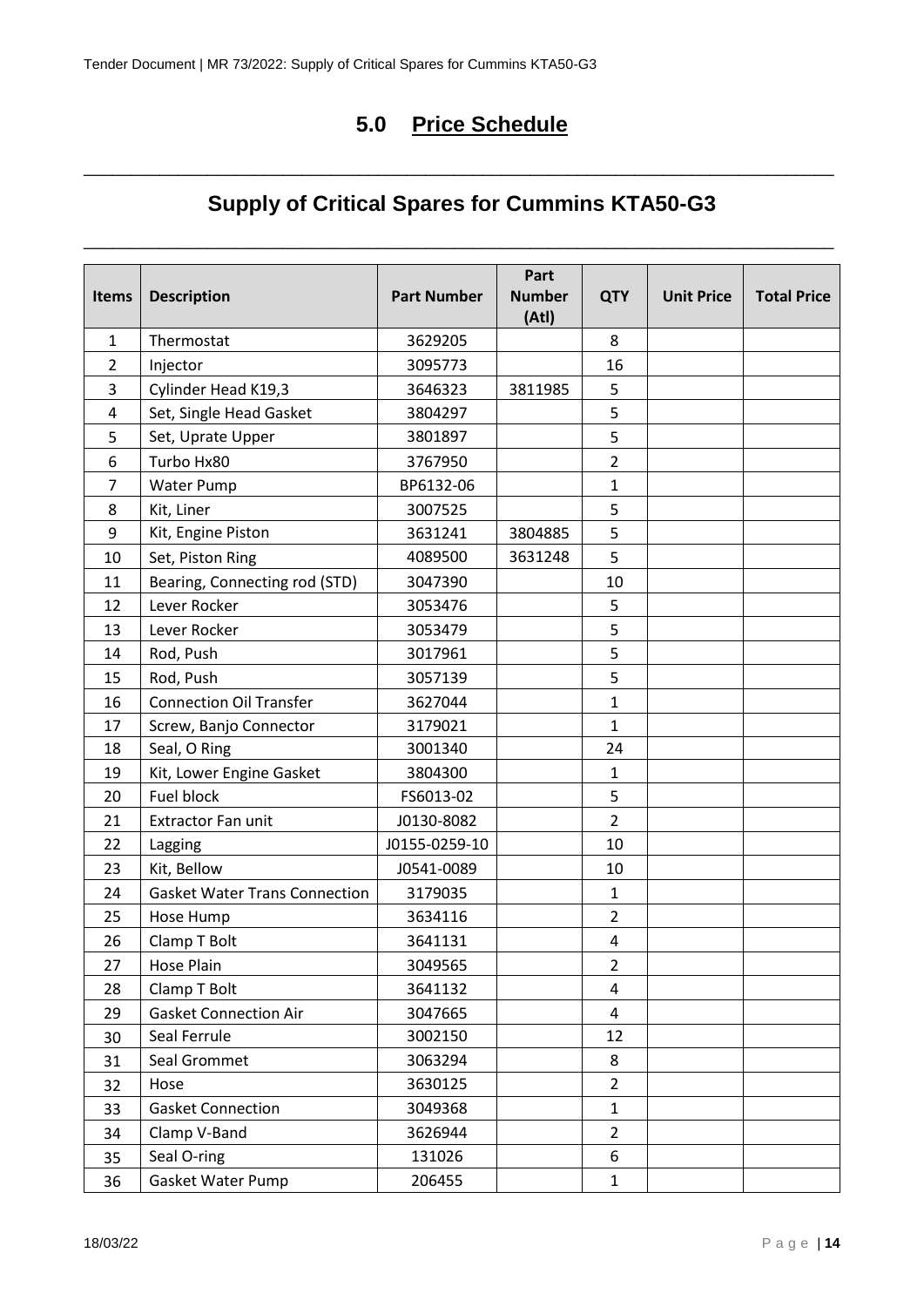| 37 | Seal O-ring                          | 3007512       | $\mathbf{1}$   |  |
|----|--------------------------------------|---------------|----------------|--|
| 38 | Water Pump Gasket                    | 206193        | $\mathbf{1}$   |  |
| 39 | Gasket Turbo Charger                 | 3630452       | $\overline{2}$ |  |
| 40 | Seal O-ring                          | 3175545       | $\overline{2}$ |  |
| 41 | <b>Gasket Connection Air</b>         | 3179028       | $\overline{4}$ |  |
| 42 | Clamp T Bolt Spring                  | 3063809       | 4              |  |
| 43 | Clamp V Band                         | 3029631       | $\overline{2}$ |  |
| 44 | <b>Gasket Connection Water O</b>     | 3049364       | $\overline{2}$ |  |
| 45 | <b>Gasket Water Trans Connection</b> | 3052908       | $\mathbf{1}$   |  |
| 46 | <b>Gasket Thermostat Housing</b>     | 3052906       | $\mathbf{1}$   |  |
| 47 | Seal O Ring                          | 68910         | 32             |  |
| 48 | Nut Lock                             | 3016182       | 16             |  |
| 49 | <b>Screw Hexagon Head Cap</b>        | 3627095       | 16             |  |
| 50 | Breaker, Circuit (4P 2500AT)         | J0320-0659-01 | $\overline{2}$ |  |
| 51 | <b>Coolant Temperature Switch</b>    | 3056353       | $\overline{2}$ |  |
| 52 | Harness, Wiring                      | 3056356       | $\overline{4}$ |  |
| 53 | Oil Pressure Switch                  | 3255283       | $\overline{2}$ |  |
| 54 | Magnetic Switch                      | 3050692       | $\mathbf{1}$   |  |
| 55 | Belt, V Ribbed                       | 3003341       | $\overline{2}$ |  |
| 56 | Motor, Starting                      | 3629529       | $\mathbf{1}$   |  |
| 57 | Freight Cost to Fiji                 |               |                |  |
|    | <b>Total VEP</b>                     |               |                |  |
|    | Delivery to Navutu                   |               |                |  |
|    | <b>Total VIP</b>                     |               |                |  |

- **Local Supplier must submit in VIP.**
- **Overseas supplier must submit in VEP.**
- **Price shall be inclusive of Duty**.
- **Prices must be fill in the excel template and forward in Excel format**.

#### **Notes**:

- 1. Technical;
	- a. The bids must as per the Technical Specifications in the Tender Documents. Bids that do not conform to the technical Specification will be disqualified
	- b. Tenderers shall provide proof of successful completion within the stipulated delivery period of similar contracts undertaken in the past.
	- c. Documentary evidence to prove that the items offered comply with the Technical Specification must be provided.
	- d. Contractor to verify all drawing measurements onsite.
	- e. The Supplier/ Contractor shall provide a warrants for Goods or services for provided unless stated otherwise.
	- f. EFL's Engineer or his representative shall have the right to inspect and/or to witness test the Goods at the factory or place of manufacture, for their conformity to the specifications
	- g. The Goods supplied under this Contract shall conform to the standards mentioned in the Technical Specifications
- 2. Financial;
	- a. In case of discrepancy between unit and total cost, the unit cost shall prevail
	- b. Any advance payment will require a bank guarantee. And this added cost will be beared by bidder
	- c. The currency used in the tender bid prices must be indicated in the tender bid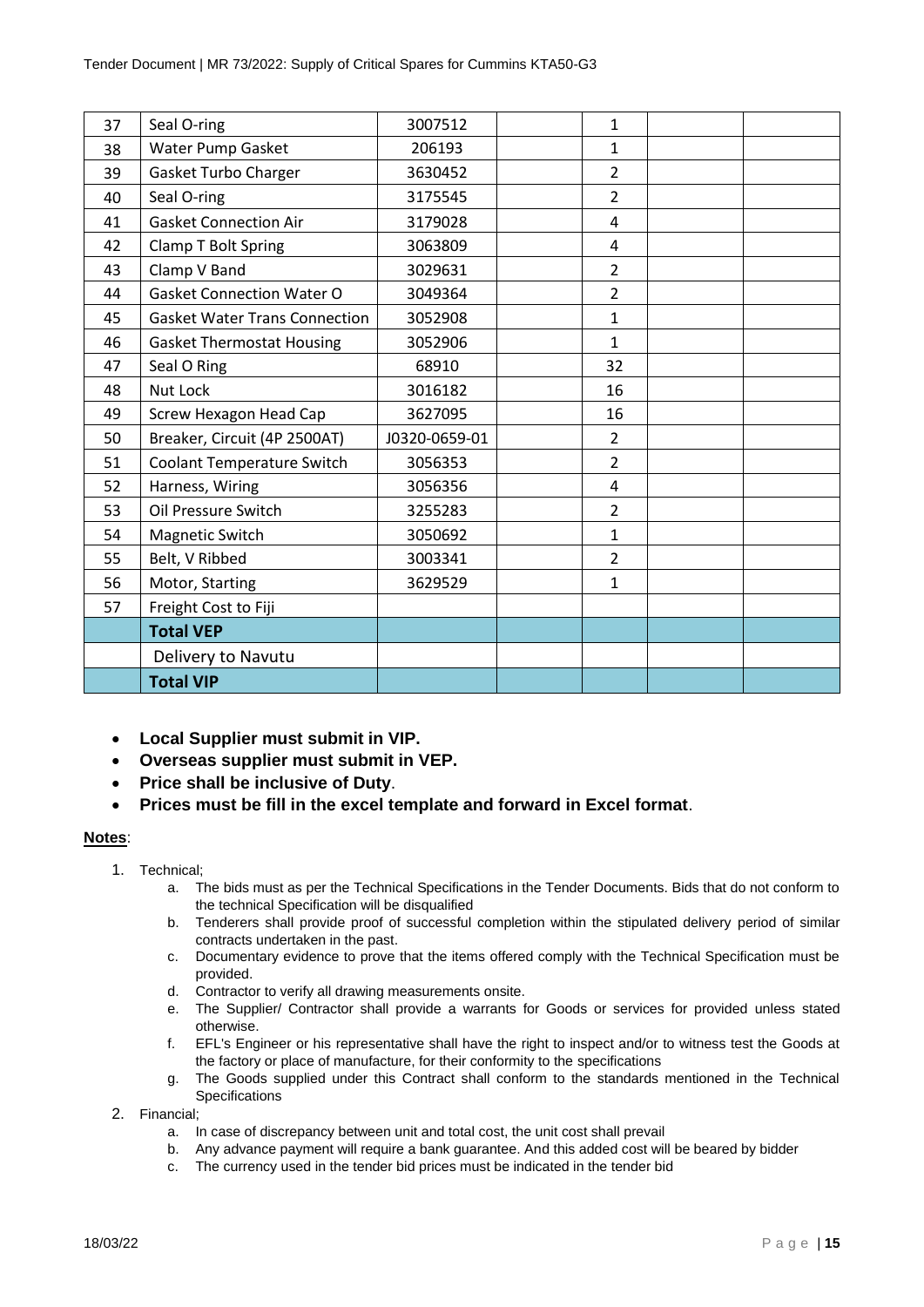- d. Prices shall be fixed during the Supplier's performance of the Contract and not subject to variation on any account.
- e. EFL financial terms are applicable for these works.
- f. For Foreign Supplier, any On-Shore work with incur a withholding Tax of 15% e.g. commissioning, training etc.
- 3. EFL Energy Fiji Limited uses Federation Internationale Des Ingenieurs Conseil (FIDIC) Contract template. General conditions of this contract shall be governed by it.
- 4. EFL have right to spilt award, tender may be awarded to multiple suppliers. Moreover, Minimum order quantity (MOQ) will not be acceptable.
- 5. All clarification request must be sent 5 days prior to the deadline for submission of bids
- 6. Price Schedule must be typed and stamped on the bid submission.
- 7. Failure to submit required documents may affect bid compliance. Failure to submit mandatory items as stated in Compliance Checklist will result in non-compliance.
- 8. Contractor shall provide all materials, tools equipment and labour necessary to perform works.
- 9. A detailed work plan to be provided with expected date for the works.
- 10. Installation & Commissioning works must incorporate all cost incur for this activity e.g. travel, accommodation, visa etc.
- 11. All Sub-contractors to be used for any part of the works are to be declared.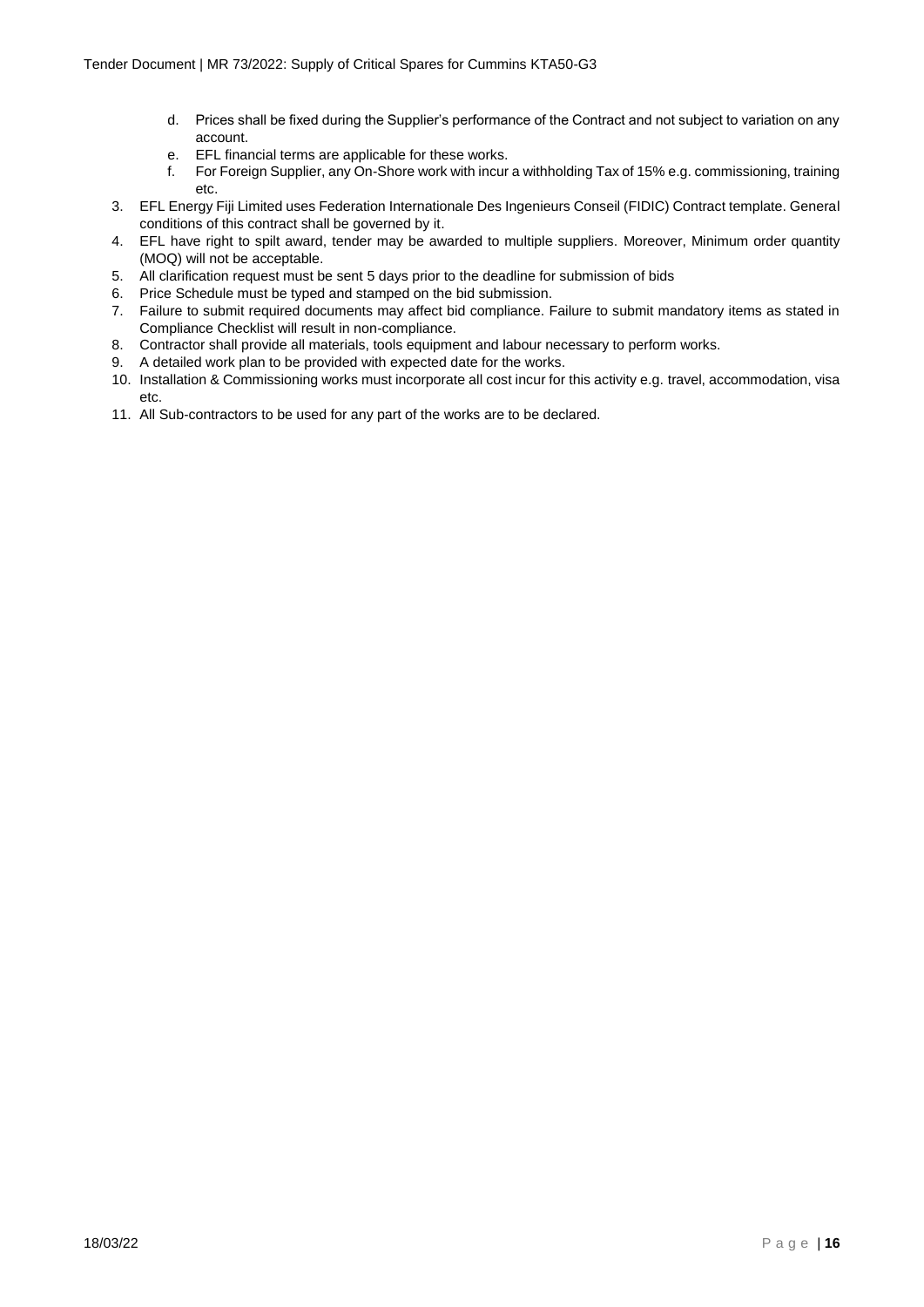## <span id="page-16-0"></span>**5.1 Compliance Checklist Declaration**

I\_\_\_\_\_\_\_\_\_\_\_\_\_\_\_\_\_\_\_\_\_\_\_\_\_\_\_\_\_\_ of \_\_\_\_\_\_\_\_\_\_\_\_\_\_\_\_\_\_\_\_\_\_\_\_\_\_\_\_\_\_\_\_\_\_\_\_\_ located at

confirm that the bid submitted for the following

tender MR 73/2022 : Supply of Critical Spares for Cummins KTA50-G3 bid complies to the mandatory bidder submission as stated in Sub Clause 2.6:

|                                                                          | <b>Yes</b> | <b>No</b> | <b>Details</b> |
|--------------------------------------------------------------------------|------------|-----------|----------------|
| <b>Commercial</b>                                                        |            |           |                |
| <b>Price Schedule</b>                                                    |            |           |                |
| <b>Company Profile</b>                                                   |            |           |                |
| Detailed Scope of Work/Supply                                            |            |           |                |
| Program [preferred Gantt Chart]<br>(If Applicable)                       |            |           |                |
| Payment Term                                                             |            |           |                |
| Price Validity [preferred 60 days]                                       |            |           |                |
| Withholding Tax Inclusion<br>(If Applicable)                             |            |           |                |
| <b>Technical</b>                                                         |            |           |                |
| Country of Origin                                                        |            |           |                |
| Technical Specification of Product e.g. product<br>spec, MSDS            |            |           |                |
| Company's capabilities (resources, staff cv,<br>$etc.$ )                 |            |           |                |
| Past Project/ Experience submission                                      |            |           |                |
| Warranty on Parts                                                        |            |           |                |
| Price schedule - in Excel                                                |            |           |                |
| <b>Scope of Works/ Supply</b>                                            |            |           |                |
| Product Genuine - Provide evidence                                       |            |           |                |
| Mode of Shipping (Sea or Air)                                            |            |           |                |
| Shipping Term (e.g. CIF or DAP etc.)                                     |            |           |                |
| Statement of Exclusion or Amendment for<br>Tender Specification (if Any) |            |           |                |
|                                                                          |            |           |                |

Note that these submissions are mandatory submission for a successful tender bid. This declaration must be signed and submit as well.

| Name:     |  |
|-----------|--|
| Position: |  |
| Company:  |  |
| Sign Off: |  |

| Date: |  |
|-------|--|
|       |  |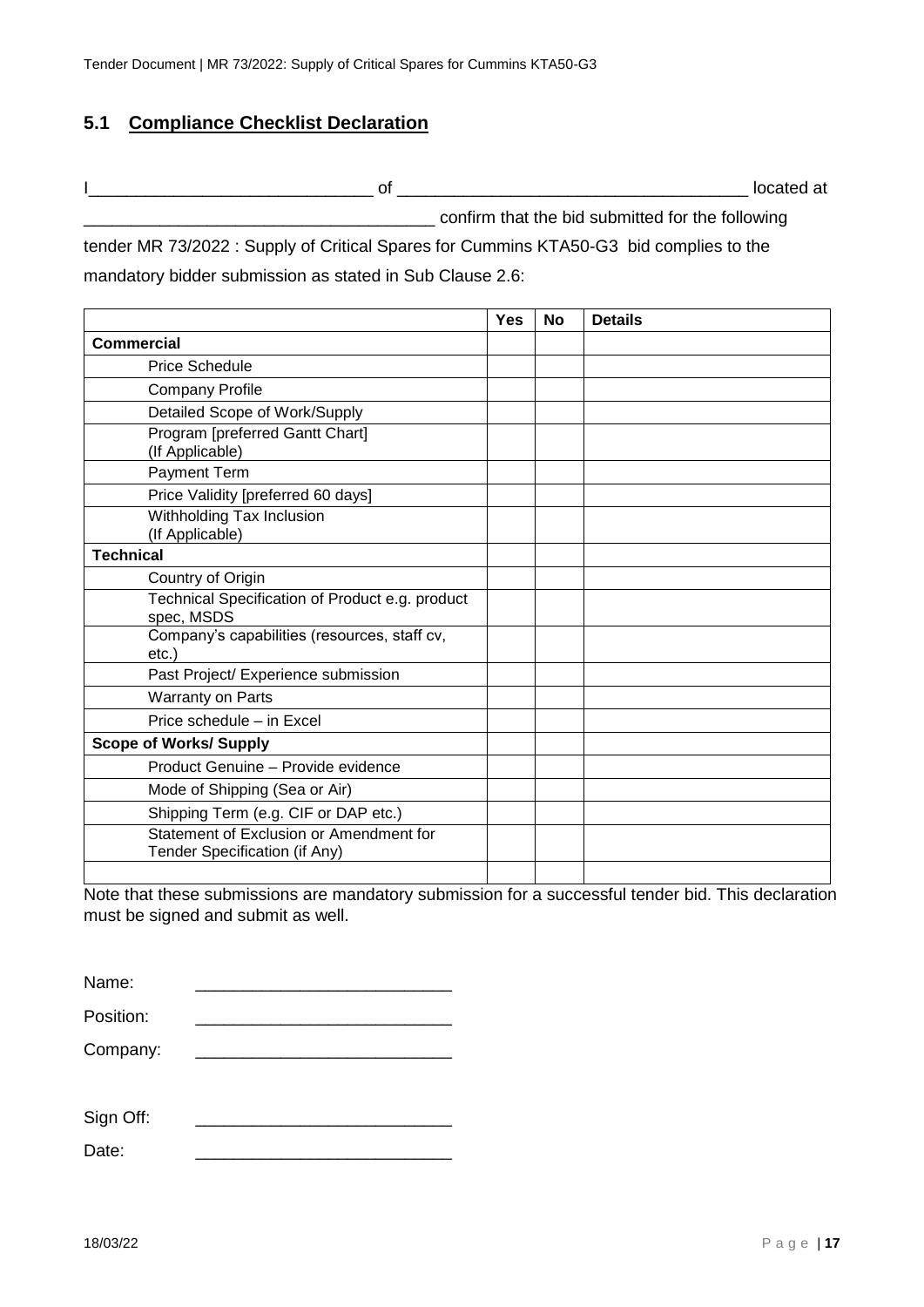Tender Document | MR 73/2022: Supply of Critical Spares for Cummins KTA50-G3

# <span id="page-17-0"></span>**5.2 Tender Check List**

#### **TENDER SUBMISSION CHECK LIST**

#### *The Bidders must ensure that the details and documentation mention below must be submitted as part of their tender Bid*

|    | Tender Number __________________                                                             |  |
|----|----------------------------------------------------------------------------------------------|--|
|    |                                                                                              |  |
|    |                                                                                              |  |
|    | (Attach copy of Registration Certificate)                                                    |  |
|    |                                                                                              |  |
|    |                                                                                              |  |
|    |                                                                                              |  |
|    |                                                                                              |  |
|    |                                                                                              |  |
|    |                                                                                              |  |
| 8. | (Attach copy of the VAT/TIN Registration Certificate - Local Bidders Only (Mandatory)        |  |
| 9. | FNPF Employer Registration Number: ________ (For Local Bidders only) (Mandatory)             |  |
|    | 10. Provide a copy of Valid FNPF Compliance Certificate (Mandatory- Local Bidders only)      |  |
|    | 11. Provide a copy of Valid FRCS (Tax) Compliance Certificate (Mandatory Local Bidders only) |  |
|    |                                                                                              |  |
|    | I declare that all the above information is correct.                                         |  |
|    | Name:                                                                                        |  |
|    | Position: Network and Contact the Position:                                                  |  |
|    | Sign:                                                                                        |  |

Date: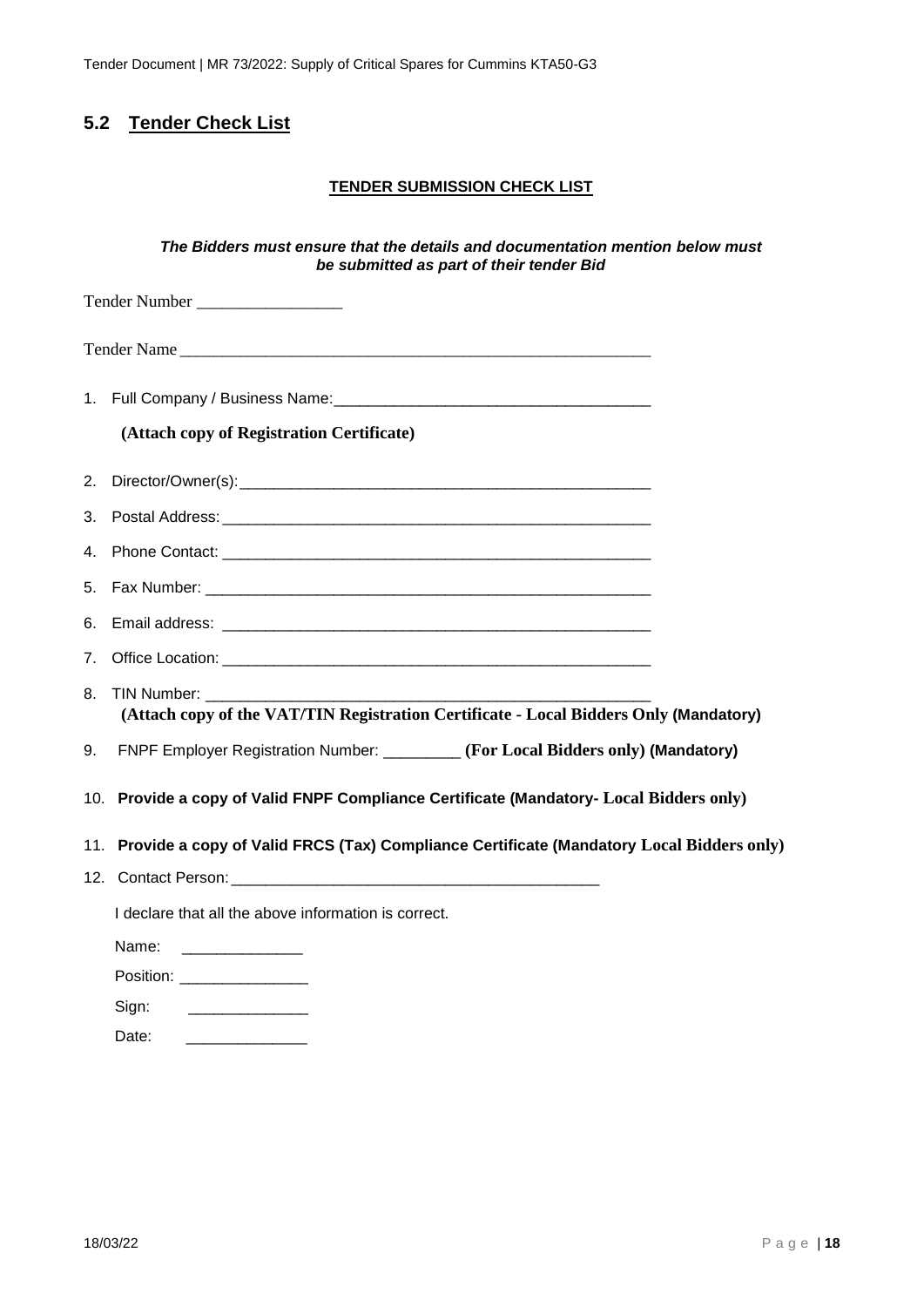# <span id="page-18-0"></span>**6.0 Tender Form**

*To:* Jitendra Reddy Manager Procurement, Inventory & Supply Chain Energy Fiji Limited 2 Marlow Street, Suva, Fiji Islands Phone: +679 3224 360 Email: [tenders@efl.com.fj](mailto:tenders@efl.com.fj)

Sir,

1. Having examined the Tender Document, the receipt of which is hereby duly acknowledged, we, the undersigned, offer to supply

……………………………………………………………………………………………….. *(Description of Goods)* in conformity with the said Tender Document for the sum …………………………………………………..…………………………………………… ………………………….. *(total tender amount in words and figures)* or such other sums as may be ascertained in accordance with the Schedule of Prices attached herewith and made part of this Tender.

- 2. We undertake, if our Tender is accepted, to deliver the Goods in accordance with the delivery schedule specified in the Schedule of Requirements.
- 4 We agree to abide by this Tender for a period of 90days from the date fixed for Tender opening under Clause 19 of the Instructions to Tenderers, and it shall remain binding upon us and may be accepted at any time before the expiration of that period.
- 5. Until a formal Contract is prepared and executed, this Tender, together with your written acceptance thereof and your notification of award, shall constitute a binding Contract between us.
- 6. We understand that you are not bound to accept the lowest or any Tender you may receive.

Dated this: day of 201.

*[Signature] [In the capacity of]*

Duly authorized to sign Tender for and on behalf of